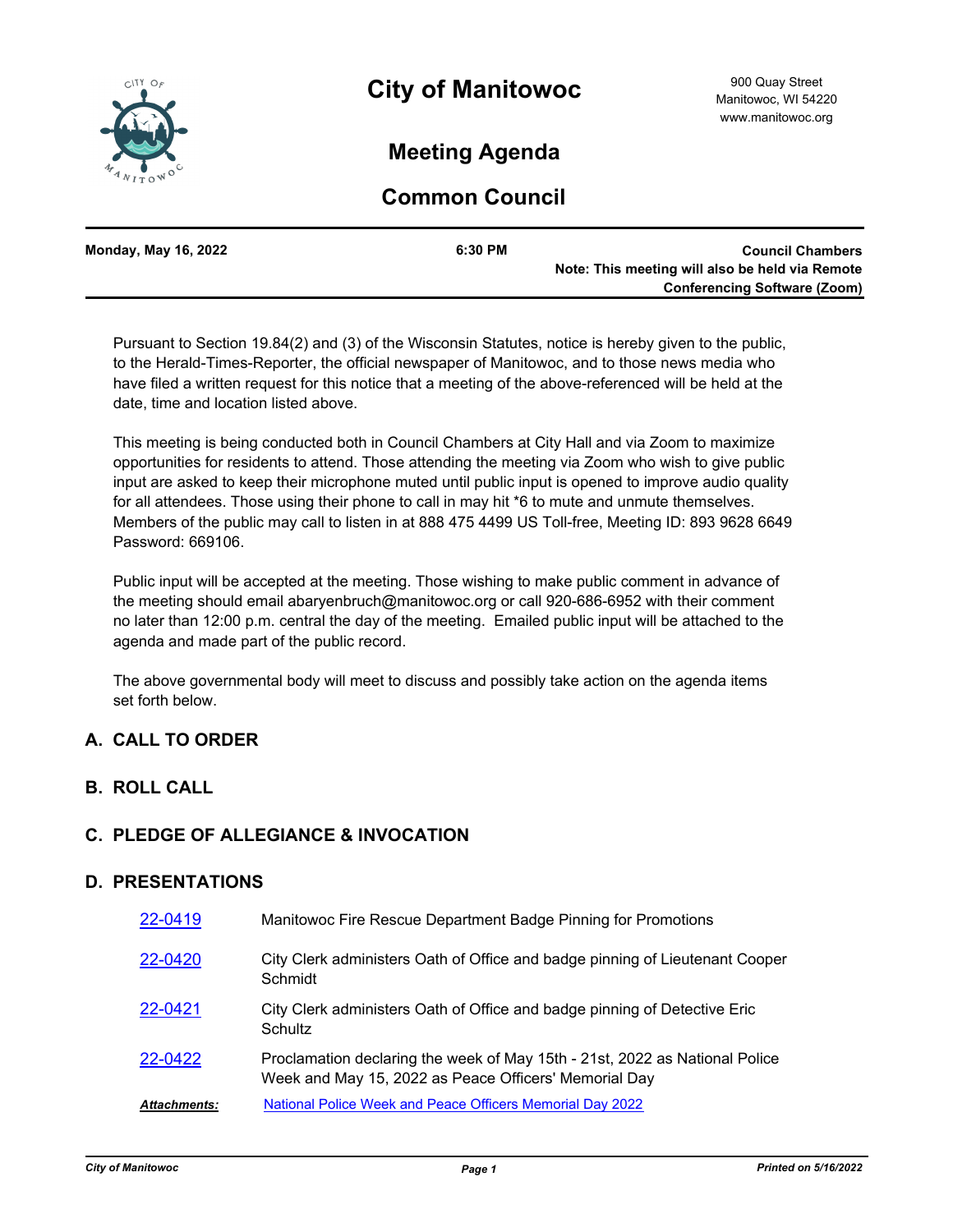| 22-0423             | Proclamation declaring the month of May 2022 as Mental Health Awareness<br>Month |
|---------------------|----------------------------------------------------------------------------------|
| <b>Attachments:</b> | <b>Mental Health Awareness Month 2022</b>                                        |
| 22-0424             | Presentation from Jamie Zastrow with Progress Lakeshore                          |

### **E. PUBLIC HEARINGS**

[22-0425](http://manitowoc.legistar.com/gateway.aspx?m=l&id=/matter.aspx?key=13193) 6:31 PM - Public Hearing for the purpose of hearing any and all interested parties in the matter of a proposed change in zone from R-4 Single and Two Family Residential to B-3 General Business for property located 2500 Washington Street and 900 Block of S 25th & 26th Streets

### **F. PUBLIC INPUT**

*Members of the public will be permitted to speak at the Common Council meeting each month on any matter of public interest. The comments from each speaker shall be limited to five minutes in length unless extended by action of the Common Council.*

### **G. APPOINTMENTS AND BUSINESS PRESENTED BY THE MAYOR**

[22-0426](http://manitowoc.legistar.com/gateway.aspx?m=l&id=/matter.aspx?key=13194) Mayor makes the following appointments: Rahr-West Art Museum Board - Joe Cibulka (term: expires 6/1/2025); Rahr-West Art Museum Board - Cassie LaPean (term: expires 6/1/2023); Capital Allocation Working Group (CAWG) - Adam Tegen, Nick Reimer, Todd Blaser, Greg Vadney, Dan Koski, JJ Walvoord (term expires 5/30/2024)

#### **H. CONSENT AGENDA**

*These items will be approved by one motion unless any member of the Council wishes to remove an item for discussion.*

### **1. Removal of Consent Agenda Items**

*Any Common Council Member may request removal of any item from the consent agenda, and such item shall be removed without debate or vote. Any item or part thereof removed from the consent agenda shall be separately considered.*

#### **2. Miscellaneous**

| 22-0427             | Minutes of April 18, 2022 Common Council meeting, recommending approval<br>and place on file                |
|---------------------|-------------------------------------------------------------------------------------------------------------|
| <b>Attachments:</b> | <b>Minutes 4-18-22</b>                                                                                      |
| 22-0428             | Minutes of April 19, 2022 Common Council Organizational Session,<br>recommending approval and place on file |
| <b>Attachments:</b> | <b>Minutes 4-19-22</b>                                                                                      |
| 22-0429             | Resignation from RJ Skrepenski effective immediately; recommending<br>acceptance and place on file          |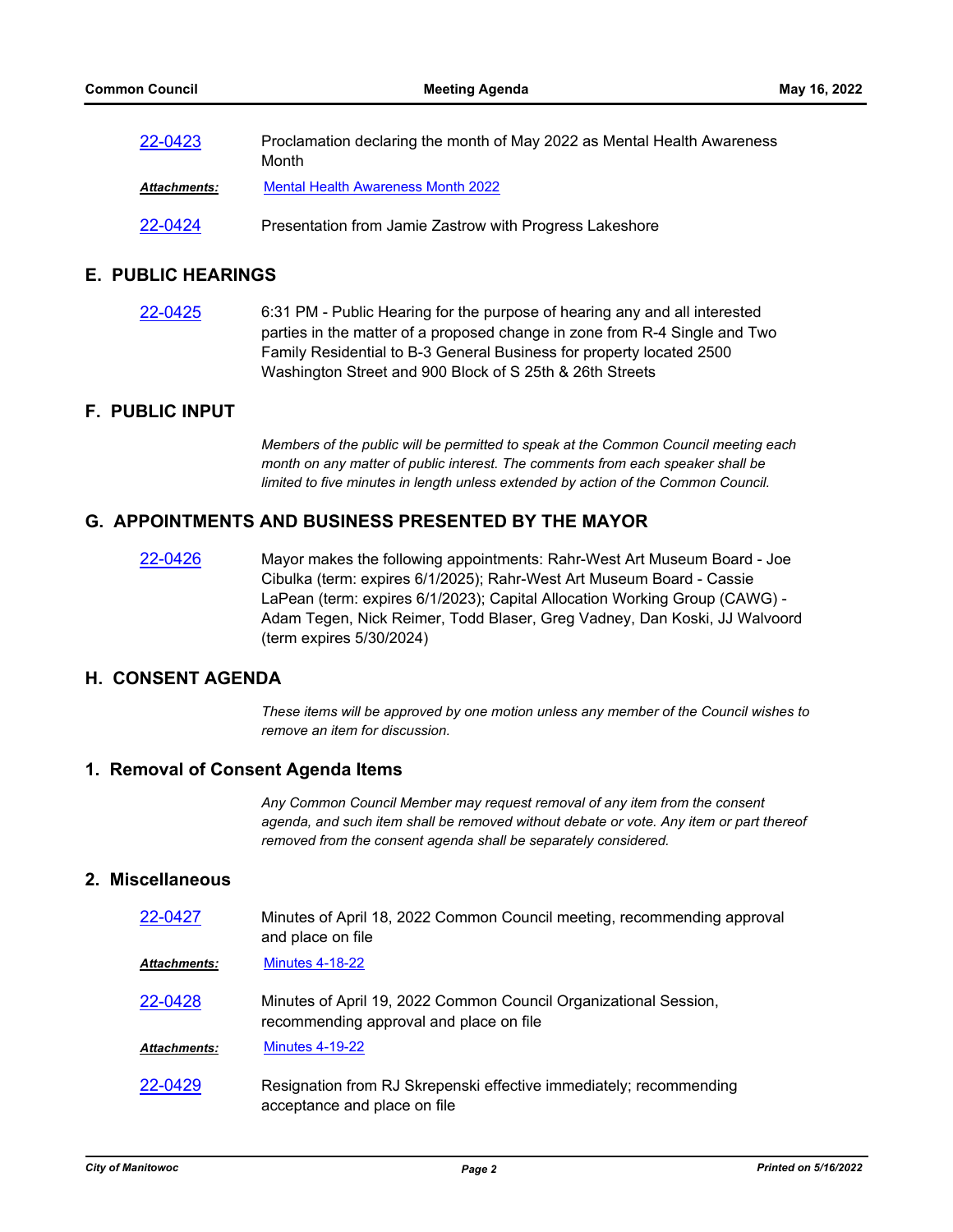## **3. Committee of the Whole (Consent)**

| 22-0457 | Report of Special Events Committee relative to approval of the following events:<br>Waiver of Fees: Advanced Placement Testing on 5/2-5/11/2022; Stake Permit: |
|---------|----------------------------------------------------------------------------------------------------------------------------------------------------------------|
|         | Birthday Party on 5/7/2022; 8th Grade Farewell on 6/8/2022; End of Year Picnic                                                                                 |
|         | on 5/23/2022; Lighthouse Tour on 7/4/2022; Residential Block Party - 1000 blk                                                                                  |
|         | of Summit St.; Silver Cup XXII Disc Golf Tournament on 7/16-7/17 (Amateurs) &                                                                                  |
|         | 8/4-8/7 (Pros); recommending acceptance of report and place on file                                                                                            |

[Events Acted on by Special Event Committee](http://manitowoc.legistar.com/gateway.aspx?M=F&ID=7018cbb5-c961-486a-b5ea-c75f80c89eec.pdf) [Advanced Placement Testing](http://manitowoc.legistar.com/gateway.aspx?M=F&ID=dc328d2a-ba82-4eb6-9c58-b34e760c457e.pdf) **[Birthday Party](http://manitowoc.legistar.com/gateway.aspx?M=F&ID=3d656a3c-089e-4c44-8ff4-789dd7d2cafd.pdf) [8th Grade Farewell](http://manitowoc.legistar.com/gateway.aspx?M=F&ID=5d935d08-df16-4fe7-8f60-ea65e54c08c0.pdf) [End of Year Picnic](http://manitowoc.legistar.com/gateway.aspx?M=F&ID=3e04b4dd-6e16-4764-ab28-48ad80d5d702.pdf)** [Lighthouse Tour](http://manitowoc.legistar.com/gateway.aspx?M=F&ID=3a433e44-2034-42db-91e1-56f198056838.pdf) [Residential Block Party](http://manitowoc.legistar.com/gateway.aspx?M=F&ID=b85e5cdf-7ed4-4176-810f-9d86dc36fb7c.pdf) **[Silver Cup XXII Disc Golf Tournament](http://manitowoc.legistar.com/gateway.aspx?M=F&ID=ec97c784-0826-4622-95c6-0d9987502be2.pdf)** *Attachments:*

## **4. Finance Committee (Consent)**

| 22-0398             | 1st Qtr 2022 Budget Exception Report, recommend to accept and place on file.                                                                                                    |
|---------------------|---------------------------------------------------------------------------------------------------------------------------------------------------------------------------------|
| Attachments:        | 2022 Qtr 1 Budget Exception Report.pdf                                                                                                                                          |
| 22-0399             | 1st Qtr 2022 Investment Reconciliation Report, recommend to accept and<br>place on file.                                                                                        |
| Attachments:        | 1st Qtr 2022 Investment Reconciliation.pdf                                                                                                                                      |
| 22-0400             | 1st Qtr 2022 Claims report from City Attorney. recommend to accept and place<br>on file.                                                                                        |
| Attachments:        | Jan-March 2022 Claims Report.pdf                                                                                                                                                |
| 22-0402             | Statement of the Board of Canvassers relative to the April 5, 2022 Spring<br>Election for Alderpersons in Districts 4, 5, 6, 8 and 9, recommend to accept and<br>place on file. |
| Attachments:        | <b>Statement of Canvassers 4-5-22.pdf</b>                                                                                                                                       |
| 22-0403             | Capital Asset Working Group (CAWG) Membership Appointment, recommend<br>to accept and place on file.                                                                            |
| <u>Attachments:</u> | Capital Asset Working Group Appointment 2022-2024.pdf                                                                                                                           |
| 22-0404             | Memorandum of Agreement for Weights and Measures Inspection, recommend<br>to approve the memorandum of agreement.                                                               |
| Attachments:        | Memo of Agreement Weights and Measures.pdf                                                                                                                                      |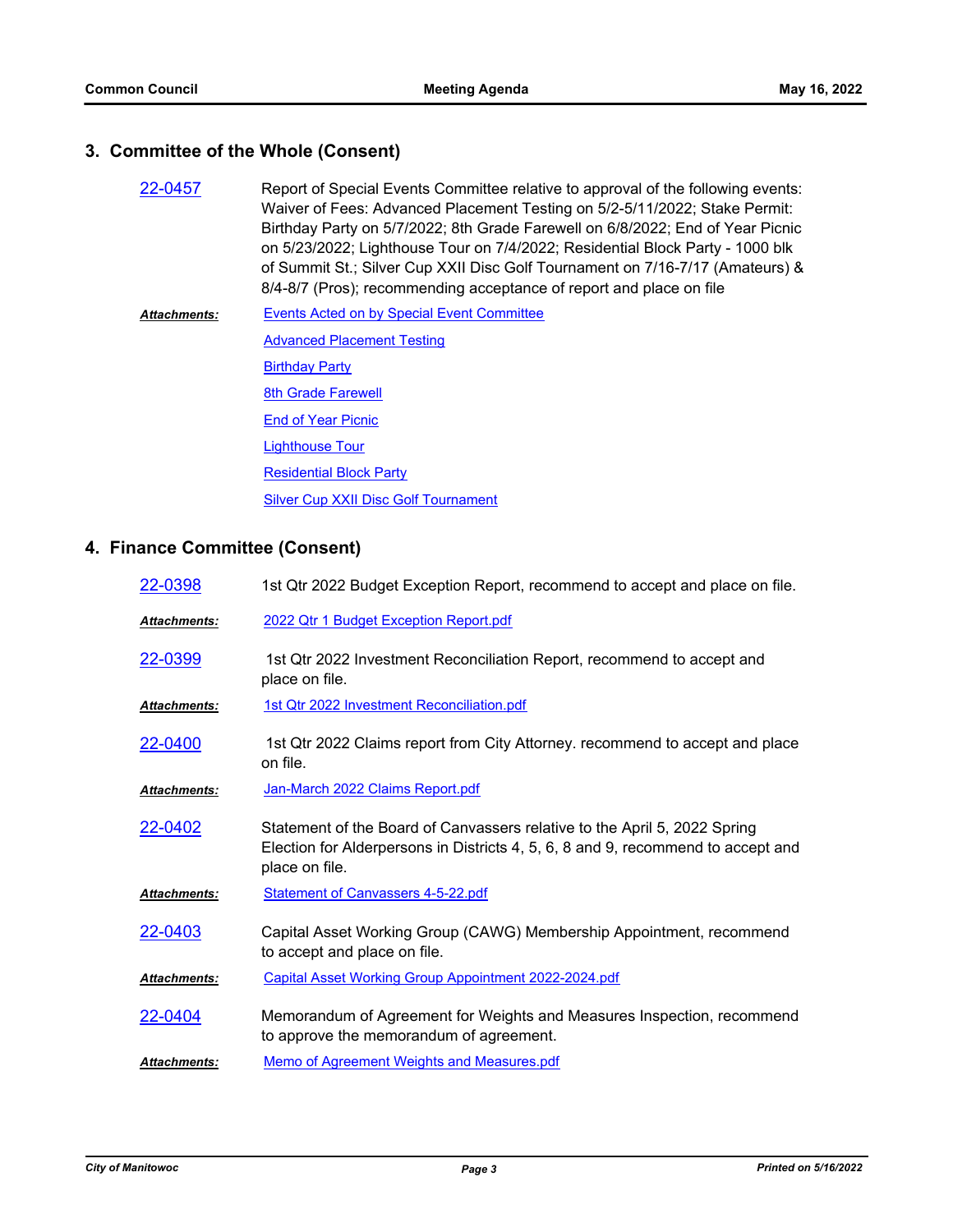| 22-0413             | Approval to engage a recruitment firm to assist with hiring of department head<br>vacancies, recommend to approve the request.                                                                                                              |
|---------------------|---------------------------------------------------------------------------------------------------------------------------------------------------------------------------------------------------------------------------------------------|
| 22-0431             | General City Claims in the amount of \$2,295,072.52 enumerated on list thereof,<br>recommending that the claims be allowed and ordered paid and Mayor, Clerk<br>and Finance Director/Treasurer are instructed to issue the necessary order. |
| <b>Attachments:</b> | <b>Committee Report on Claims</b>                                                                                                                                                                                                           |
|                     | 4-18-22                                                                                                                                                                                                                                     |
|                     | 4-22-2022                                                                                                                                                                                                                                   |
|                     | 4-29-2022                                                                                                                                                                                                                                   |
|                     | 4-29-2022(2)                                                                                                                                                                                                                                |
|                     | 5-6-2022                                                                                                                                                                                                                                    |
|                     | 5-13-2022                                                                                                                                                                                                                                   |
| 22-0432             | Report of Finance Committee to grant the various licenses subject to<br>approvals, inspections, insurance, payment of license fees and meeting State<br>statute requirements, as detailed therein                                           |
| <b>Attachments:</b> | <b>LPI Licensing Report</b>                                                                                                                                                                                                                 |

## **5. Personnel Committee (Consent)**

## **6. Public Infrastructure Committee (Consent)**

| 22-0405             | Professional Services for Mountain Lion Exhibit Concept Design with Ayres<br>Associates, recommending to enter into the agreement.                                                                                                                           |
|---------------------|--------------------------------------------------------------------------------------------------------------------------------------------------------------------------------------------------------------------------------------------------------------|
| <b>Attachments:</b> | 22-0405 Agreement ManitowocZoo-MtLionExhibit.pdf                                                                                                                                                                                                             |
| 22-0406             | Request from the Army Corps of Engineers for permission for Ingress/Egress<br>Access to Manitowoc Harbor, recommending approval                                                                                                                              |
| <b>Attachments:</b> | 22-0406 Letter From Army Corp of Engineers requesting ingress-egress access                                                                                                                                                                                  |
|                     | 22-0406 Emails regarding permission request.pdf                                                                                                                                                                                                              |
| 22-0410             | Request from American Red Cross for waiver of fees for blood drive at<br>Manitowoc Senior Center; recommending approval                                                                                                                                      |
| <b>Attachments:</b> | 22-0410 FEE WAIVER REQUEST RED CROSS.pdf                                                                                                                                                                                                                     |
| 22-0437             | Report of Board of Public Works of 4/20/2022, of bids received for 2022<br>Concrete Intersection Reconstruction - Cleveland Ave. at Maritime Dr,<br>WS-22-12; recommending awarding to low bidder, Vinton Construction Co., in<br>the amount of $$89,371.36$ |
| <b>Attachments:</b> | Report of BPW - WS-22-12                                                                                                                                                                                                                                     |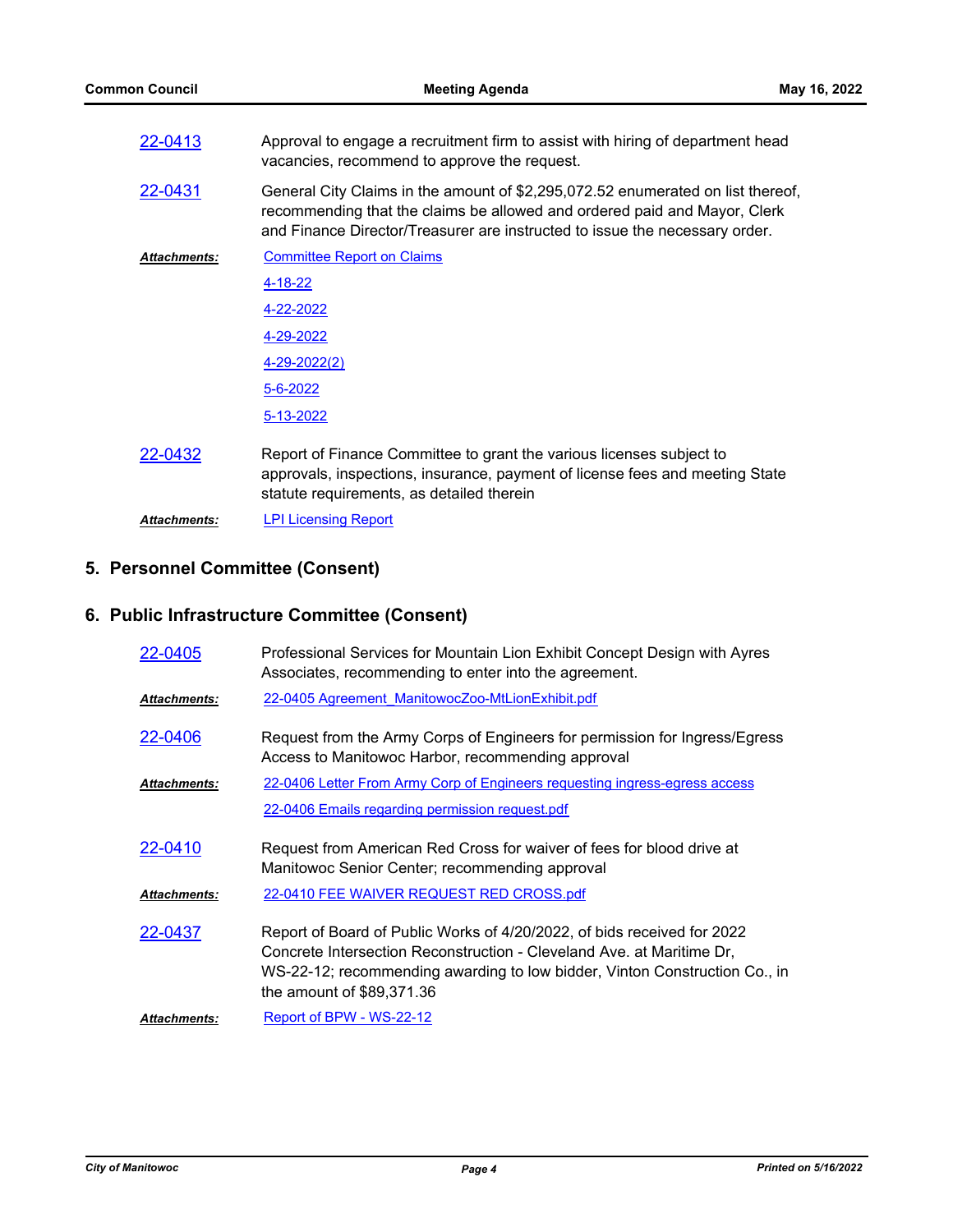| 22-0438             | Report of Board of Public Works of 4/20/2022, of bids received for 2022<br>Asphaltic Concrete Paving II - S 7th St. - Franklin to Madison St., WS-22-14;<br>recommending awarding to low bidder, Vinton Construction Co., in the amount<br>of \$1,081,881.19                                                                                                             |
|---------------------|--------------------------------------------------------------------------------------------------------------------------------------------------------------------------------------------------------------------------------------------------------------------------------------------------------------------------------------------------------------------------|
| <b>Attachments:</b> | Report of BPW - WS-22-14                                                                                                                                                                                                                                                                                                                                                 |
| 22-0439             | Report of Board of Public Works of 4/20/2022 of approval to enter into<br>AGMT-22-05 with RasieRite for Maritime Drive Bridge to Fill Voids for a contract<br>price of \$17,280.00; recommending acceptance of report and place on file                                                                                                                                  |
| <b>Attachments:</b> | Report of BPW - AGMT-22-05                                                                                                                                                                                                                                                                                                                                               |
| 22-0440             | Report of Board of Public Works of 5/4/2022 of approval to enter into<br>AGMT-22-10 with Fortress Fence for Halvorsen Dog Park - New Entrance<br>Fence for a contract price of \$7,140.00; recommending acceptance of report<br>and place on file                                                                                                                        |
| Attachments:        | Report of BPW - AGMT-22-10                                                                                                                                                                                                                                                                                                                                               |
| 22-0441             | Report of Board of Public Works of 5/4/2022 of approval to enter into agreement<br>with Cretton Enterprises for 2022-2024 Flower Maintenance & Weed Control in<br>various areas throughout the City of Manitowoc for a contract price of<br>\$17,650.48 for 2022; \$17,248.65 for 2023; and \$17,918.65 for 2024;<br>recommending acceptance of report and place on file |
| Attachments:        | <b>Report of BPW - Agreement Cretton</b>                                                                                                                                                                                                                                                                                                                                 |
| 22-0442             | Report of Board of Public Works of approval to rescind the snow shoveling<br>assessment for property located at 955 N. 6th Street; recommending<br>acceptance of report and place on file                                                                                                                                                                                |
| <b>Attachments:</b> | Report of BPW - Snow Appeal 955 N 6th St                                                                                                                                                                                                                                                                                                                                 |
| 22-0443             | Report of Board of Public Works of 5/9/2022, of bids received for Boat Dock<br>Fender System, WO-22-19, recommending awarding to low bidder McMullen &<br>Pitz Construction Co., in the amount of \$68,050.00                                                                                                                                                            |
| <b>Attachments:</b> | Report of BPW - WO-22-19                                                                                                                                                                                                                                                                                                                                                 |
| 22-0444             | Report of Board of Public Works of bids received for Auto Lock Installation at<br>Park Restroom Facilities, WB-22-17R; recommending awarding base bid and<br>alternate 2.A to low bidder, LaForce Inc, in the amount of \$42,476.00                                                                                                                                      |
| <b>Attachments:</b> | Report of BPW - WB-22-17R                                                                                                                                                                                                                                                                                                                                                |
| 22-0445             | Report of Board of Public Works of 3/9/2022 of bids received for 2022 Concrete<br>Slab Replacement Program, WS-22-11, recommending awarding to low bidder,<br>Vinton Construction Company, in the amount of \$136,353.44                                                                                                                                                 |
| <b>Attachments:</b> | Report of BPW - WS-22-11                                                                                                                                                                                                                                                                                                                                                 |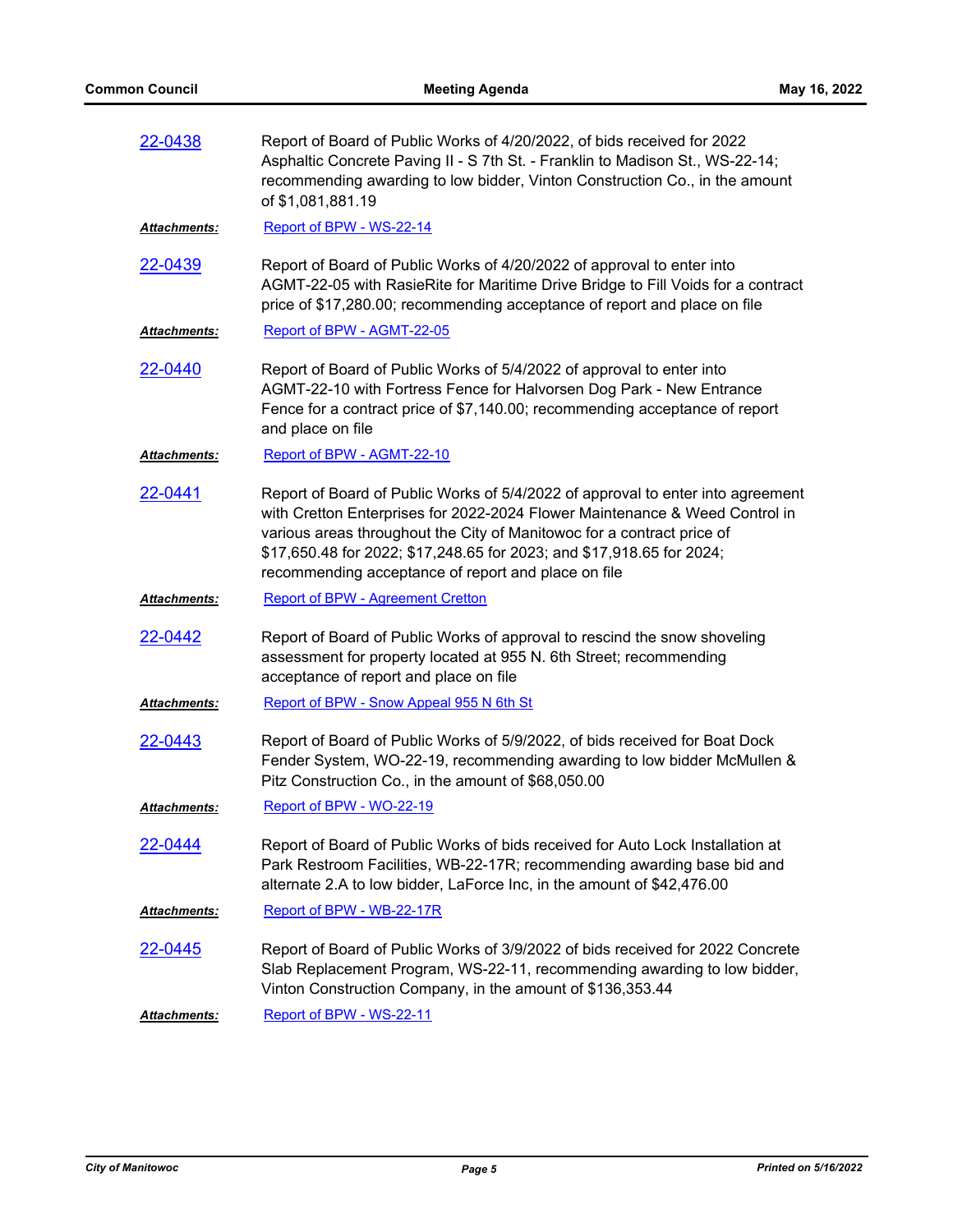[22-0452](http://manitowoc.legistar.com/gateway.aspx?m=l&id=/matter.aspx?key=13221) Report of Board of Public Works of 5/4/2022 for 2nd and final payment of \$9,817.09 to Green Bay Pipe & TV for 2022 Televising Miscellaneous Sewers I, WU-22-5; recommending payment

*Attachments:* [Green Bay Pipe & TV Payment](http://manitowoc.legistar.com/gateway.aspx?M=F&ID=286e48c7-d958-454b-9a9e-8938ee1ed47d.pdf)

### **7. Public Safety Committee (Consent)**

**8. Plan Commission (Consent)**

#### **I. COMMITTEE REPORTS**

#### **1. Committee of the Whole**

[22-0430](http://manitowoc.legistar.com/gateway.aspx?m=l&id=/matter.aspx?key=13198) Proposal from Herald Times Reporter to publish Council proceedings, legal notices, display ads and ordinances, for the contract year beginning June 1, 2022

*Attachments:* [Proposed HTR Rates](http://manitowoc.legistar.com/gateway.aspx?M=F&ID=875182c6-eacf-48a8-9e19-8b67c1e0cf8b.pdf)

- [22-0458](http://manitowoc.legistar.com/gateway.aspx?m=l&id=/matter.aspx?key=13227) Report of Special Event Committee recommending approval for the following events subject to Council action: Graduation on 6/10/2022 (Street Closures: S 9th from Columbus to Green Sts. and S 8th South of Columbus St.); Acoustic Fest on 7/16/2022 (Waiver of rules prohibiting alcohol in the park; no parking on a portion of the east side of S 12th St. between Washington & Marshall Sts.); Sputnikfest on 9/10/2022 (Street closures of Park St. from N 7th to N 9th & N 8th Street from State Street to St. Claire & no parking on one side of N 9th from State Street to St. Claire Street.); Maritime Bay Classic on 6/19/2022 (Street closures: Maritime Dr. from N 8th to N 6th; Chicago from N 8th to N 5th; Buffalo from N 5th to N 6th; N 6th from Maritime to Buffalo; N 8th from Maritime to Chicago; & York from N 7th to N 8th
- [Special Events Requiring Common Council Action](http://manitowoc.legistar.com/gateway.aspx?M=F&ID=83d687dd-86c5-48b9-85a5-ab27b610d963.pdf) **[Graduation](http://manitowoc.legistar.com/gateway.aspx?M=F&ID=c0c6506c-bbb9-4a95-a760-efd6c148c451.pdf)** [Acoustic Fest](http://manitowoc.legistar.com/gateway.aspx?M=F&ID=cfb8a7f4-a578-4d9b-8e70-1f15b1da064b.pdf) **[Sputnikfest](http://manitowoc.legistar.com/gateway.aspx?M=F&ID=979893a6-d04d-4398-bcc8-465b2e2d8ea5.pdf)** [Maritime Bay Classic](http://manitowoc.legistar.com/gateway.aspx?M=F&ID=95a1c29f-052a-4dbd-bd28-5c7a3fa8c9ad.pdf) [Gumby's Glow Run Walk](http://manitowoc.legistar.com/gateway.aspx?M=F&ID=ae245b77-1171-46df-a8a3-bf836b60ef28.pdf) [War on the Shore](http://manitowoc.legistar.com/gateway.aspx?M=F&ID=923447cd-6954-4dbc-9ab1-2d3c2a5cb71d.pdf) *Attachments:*

### **2. Finance Committee**

[22-0433](http://manitowoc.legistar.com/gateway.aspx?m=l&id=/matter.aspx?key=13201) Report of the Industrial Development Corporation of the relocation of Private Contractor Storage Yard to the Hecker/Viebahn Industrial Park

Attachments: [Report of IDC](http://manitowoc.legistar.com/gateway.aspx?M=F&ID=889399a4-71ef-49f3-9358-0bb31306a53b.pdf)

### **3. Personnel Committee**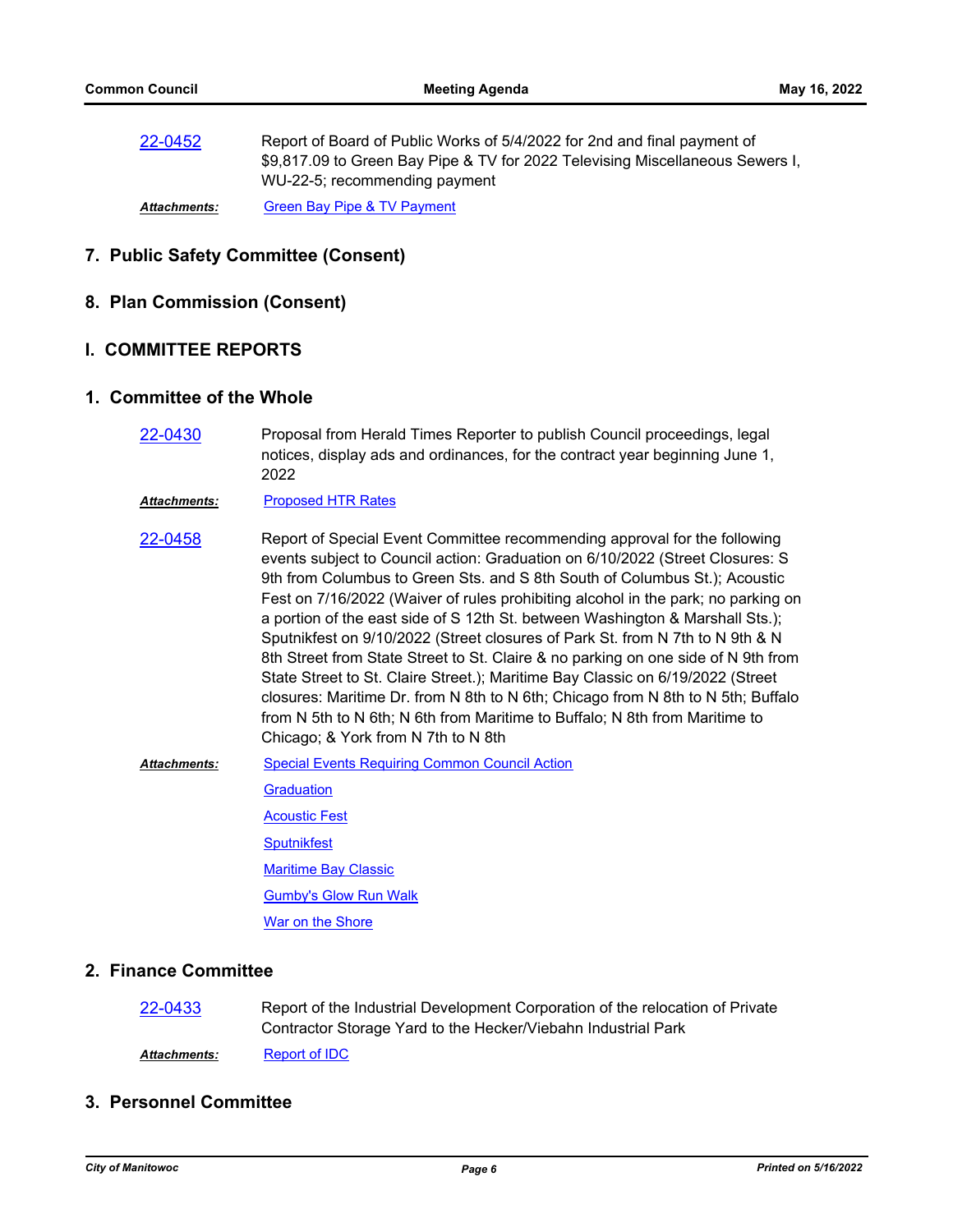| 22-0434             | Resolution to change Job Title from Destination Marketing Manager to<br>Destination Sales & Marketing Manager in the Tourism Department |
|---------------------|-----------------------------------------------------------------------------------------------------------------------------------------|
| <b>Attachments:</b> | Res approve job title change from Destination Marketing Mgr. to Sales                                                                   |
|                     | Destination Marketing Manager 10208-final for PC -05-2022.pdf                                                                           |
| 22-0435             | Resolution to Hire Seasonal Employees Related to Elected Officials,<br>Department Heads, or Supervisory Personnel                       |
| <b>Attachments:</b> | Res to hire related seasonals for seasonal employment 2022                                                                              |
| 22-0436             | Resolution to approve the revised City Social Media Policy Guidelines and<br>Expectations                                               |
| <b>Attachments:</b> | Res to approve revised City Social Media Policy Guidelines                                                                              |
|                     | Memo to Council re Social Media Revisions                                                                                               |
|                     | Social Media Policy May 2022 Revisions for Personnel                                                                                    |

## **4. Public Infrastructure Committee**

| 22-0273             | Inter-Municipal Agreement with the Town of Manitowoc, Town of Newton,<br>Manitowoc Public Utilities and the City of Manitowoc for Water Service |
|---------------------|-------------------------------------------------------------------------------------------------------------------------------------------------|
| <b>Attachments:</b> | <b>Water Services Agreement</b>                                                                                                                 |
| 22-0330             | Ordinance to amend section 14.575 of the MMC regulating Sexual Offender<br><b>Residency Restrictions.</b>                                       |
| <b>Attachments:</b> | Ordinance to amend Section 14.575 of MMC regulating Sexual Offender Reside                                                                      |
| 22-0407             | Task Order with Strand Associates for Stormwater Hydrology and Hydraulics<br>Study                                                              |
| <b>Attachments:</b> | 22-0407 Stormwater Drainage H&H Study Memo.pdf                                                                                                  |
|                     | <b>Task Order for Stormwater Drainage H&amp;H Study</b>                                                                                         |
| 22-0409             | Proposed Changes to the Cemetery Rules & Regulations                                                                                            |
| <b>Attachments:</b> | 22-0409 Cemetery Rules & Regulations.pdf                                                                                                        |
| 22-0411             | Resolution from Manitowoc Public Utilities for Ornamental Lighting at River<br>Point Development                                                |
| Attachments:        | <b>Resolution-Ornamental Lighting River Point Development</b>                                                                                   |
| 22-0451             | Permanent Utility Easement located on Jenny Road between Cimarron Court<br>and South 19th Street for placement of watermain utilities           |
| <b>Attachments:</b> | <b>Permant Utility Easement</b>                                                                                                                 |
| 22-0453             | Request to award Alternate #2 at a cost of \$258,168.80 with a completion date<br>of 11/18/2022 for River Point Development, Phase 1, WS-21-15  |
| <b>Attachments:</b> | River Point Bid Add Alternate #2 Memo and Bid Tab                                                                                               |